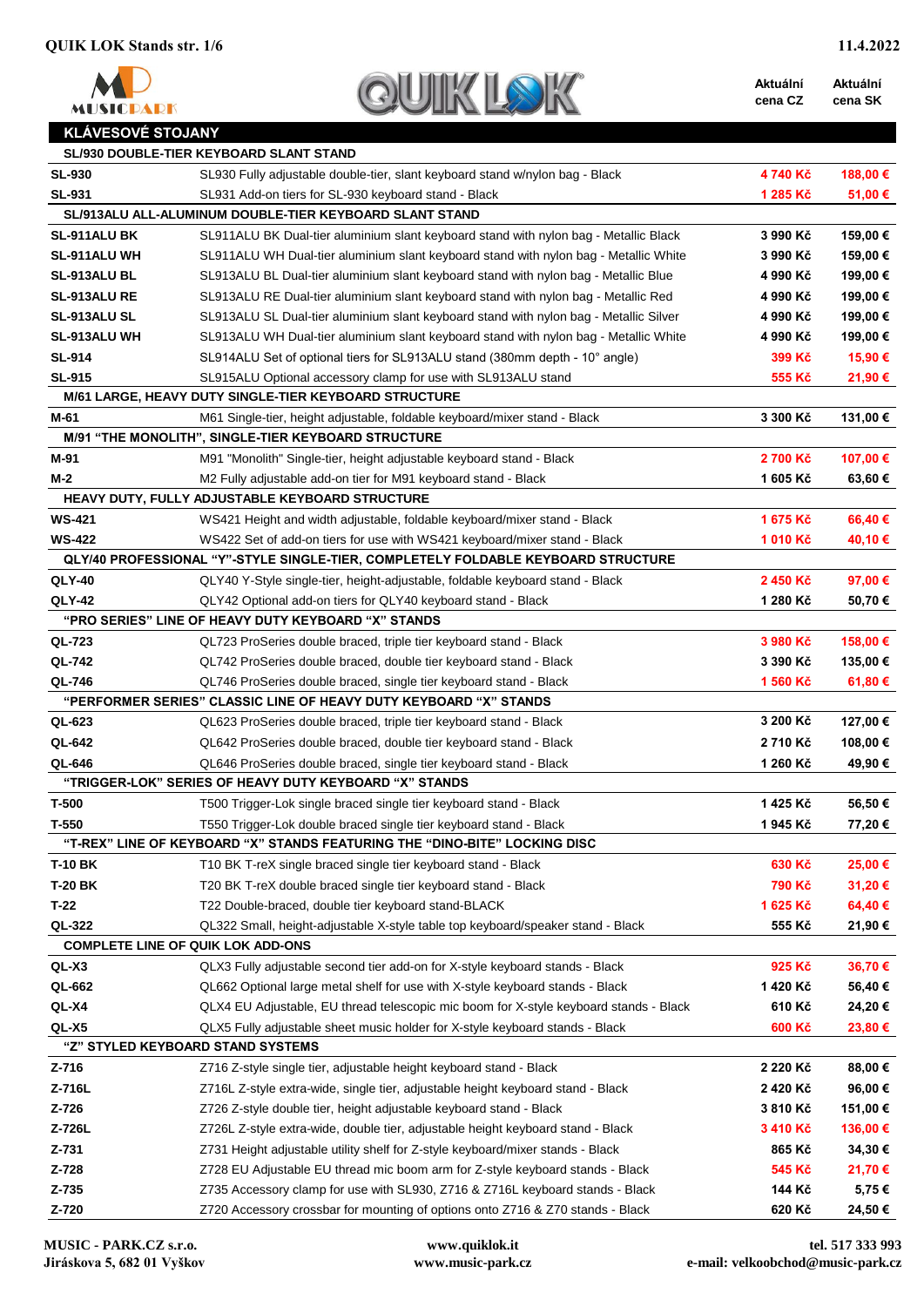| <b>MISICDADK</b>   |
|--------------------|
| KI ÁVESOVÉ STOJANY |

| Aktuální | <b>Aktuální</b> |
|----------|-----------------|
| cena CZ  | cena SK         |
|          |                 |

| \}\\}\\}\\}\\}\\}\\}\\}\\}\\}\\}\ | "Z" STYLED KEYBOARD STAND SYSTEMS                                                              |                  |          |
|-----------------------------------|------------------------------------------------------------------------------------------------|------------------|----------|
| Z-720L                            | Z720L Accessory crossbar for mounting of options onto Z716L & Z70 stands - Black               | 670 Kč           | 26,40 €  |
| Z-727                             | Z727 Fully adjustable add-on tier for Z-style keyboard/mixer stands - Black                    | 1 070 Kč         | 42,30 €  |
| Z-729                             | Z729 3-page sheet music holder for Z-style keyboard/mixer stands - Black                       | 900 Kč           | 35,70€   |
| Z-733                             | Z733 Fully adjustable laptop holder for Z-style keyboard/mixer stands - Black                  | 1 280 Kč         | 50,80 €  |
| <b>ZM-99</b>                      | ZM99 Z-series casters kit                                                                      | 395 Kč           | 15,60 €  |
|                                   | Z/71ALU "ULTRALIGHT" ALUMINUM SINGLE-TIER KEYBOARD STRUCTURE                                   |                  |          |
| <b>Z-71 ALU</b>                   | Z71 ALU Pro "Zeenith" aluminium, rapid set-up, single tier keyboard stand -Black               | 4 950 Kč         | 197,00 € |
| Z-2 ALU                           | Z2 ALU Fully adjustable 2nd tier add-on for use with Z71ALU stand - Black                      | 1875 Kč          | 74,40 €  |
|                                   | WS/650 LARGE, PORTABLE, HEAVY DUTY MULTI-FUNCTION "T" STAND                                    |                  |          |
| <b>WS-420</b>                     | WS420 Height and width adjustable, foldable keyboard/mixer stand - Black                       | 1495 Kč          | 59,30 €  |
| <b>WS-640</b>                     | WS640 SPIDER-Style portable fully-adjustable mixer/speaker compact stand - Black               | 2 850 Kč         | 113,00 € |
| <b>WS-650</b>                     | WS650 SPIDER-Style fully-adjustable keyboard/mixer/speaker large stand - Black                 | 3 130 Kč         | 124,00 € |
| <b>WS-651</b>                     | WS651 Accessory clamp for use with WS640/650/540/550 multi-function "T" stands - Black         | 146 Kč           | 5,80€    |
| <b>WS-562</b>                     | WS562 Accessory bar for mounting Z727-Z729-Z730-Z733 on WS550/650 stands - Black               | 620 Kč           | 24,60 €  |
| <b>WS-561</b>                     | WS561 Workstation rear spine for use with WS550/650 stands - Black                             | 1 555 Kč         | 61,80 €  |
|                                   | PERFORMANCE WORKSTATION STRUCTURE FOR DJS                                                      |                  |          |
| DJ-233                            | DJ233 Performance workstation structure for DJs - Black                                        | 2 930 Kč         | 117,00 € |
| <b>STOLIČKY A LAVICE</b>          |                                                                                                |                  |          |
| <b>PIANO/ORGAN WOOD BENCHES</b>   |                                                                                                |                  |          |
| <b>PB-010 BK</b>                  | PB010BK Height-adjustable wood piano bench with velvet seat - Glossy Black                     | 2 950 Kč         | 117,00 € |
| PB-100BKL                         | PB100BKL Height-adjustable wood piano bench with vinyl seat - Glossy Black                     | 2850 Kč          | 113,00 € |
| <b>PB-100BKS</b>                  | PB100BKS Height-adjustable wood piano bench with vinyl seat - Matte Black                      | 2850 Kč          | 113,00 € |
| PB-100WHS                         | PB100WHS Height-adjustable wood piano bench with vinyl seat - Matte White                      | 2 900 Kč         | 115,00 € |
| <b>PB-100WNS</b>                  | PB100WNS Height-adjustable wood piano bench with vinyl seat - Matte Walnut                     | 2 900 Kč         | 115,00 € |
| <b>PB-105 BKL</b>                 | PB105BKL Height-adjustable wood piano bench with buttons-design Black vinyl seat - Glossy Blac | 2 850 Kč         | 113,00 € |
| <b>PB-106 BKL</b>                 | PB106BKL Height-adjustable wood piano bench with buttons-design Black vinyl seat and sheet m   | 3 500 Kč         | 139,00 € |
| <b>PB-106 WHL</b>                 | PB106WHL Height-adjustable wood piano bench with buttons-design White vinyl seat and sheet n   | 3 500 Kč         | 139,00 € |
| <b>KEYBOARD BENCHES SERIES</b>    |                                                                                                |                  |          |
| <b>BX-9</b>                       | BX9 Small keyboard bench with compact 25x53cm vinyl seat cushion - Black                       | 830 Kč           | 32,90 €  |
| <b>BX-8</b>                       | BX8 Small keyboard bench with extra-thick 25x53cm vinyl seat cushion - Black                   | 790 Kč           | 31,30 €  |
| <b>BX-14</b>                      | BX14 Quality line keyboard bench with extra-thick 30X60cm seat cushion - Black                 | 1 625 Kč         | 64,40€   |
| <b>BX-718</b>                     | BX718 Deluxe line keyboard bench with extra-thick 30x60cm seat cushion - Black                 | 1 525 Kč         | 60,40 €  |
| <b>MUSICIAN'S SEAT</b>            |                                                                                                |                  |          |
| DX-749                            | DX749 Rapid Set-up, height adjustable musicians stool with back rest & footrest - Black        | 3 410 Kč         | 136,00 € |
| <b>BZ-7</b>                       | BZ7 "Rapid Set-up" musicians seat with extra-thick 31x41cm cushion - Black                     | 2 310 Kč         | 92,00 €  |
| <b>BX-6</b>                       | BX6 Height-adjustable, tripod-base stool with round vinyl seat cushion - Black                 | 1 325 Kč         | 52,50 €  |
|                                   | PROFESSIONAL DRUMMER'S THRONES                                                                 |                  |          |
| DB-3V                             | DB3V Chrome-plated drummer's throne with screw shaft height adjustment                         | 2 065 Kč         | 81,90 €  |
| DB-5V                             | DB5V Chrome-plated drummer's throne with screw shaft height adjustment                         | 2 290 Kč         | 90,80 €  |
| DB-9V                             | DB9V Chrome-plated drummer's throne with screw shaft height adjustment                         | 3 190 Kč         | 127,00 € |
| DB-S                              | DBS Optional backrest for DB9V drummer throne                                                  | 400 Kč           | 15,80 €  |
| KLÁVESOVÉ PEDÁLY                  |                                                                                                |                  |          |
| <b>PS-20</b>                      | PS20 Latched action On/Off foot switch pedal for amps and guitar effects                       | 320 Kč           | 12,60 €  |
| <b>PS-25</b>                      | PS25 Sustain pedal w/normally open or closed contacts with mode selector switch                | 305 Kč           | 12,10 €  |
| <b>PSP-125</b>                    | PSP125 Piano style sustain switch pedal w/normally open or closed contacts                     | 690 Kč           | 27,30 €  |
| VP-26-11                          | VP26-11 Volume pedal for keyboards/guitars w/two 6.3mm jack sockets & metal base               | 540 Kč           | 21,40 €  |
| <b>VP-26-22</b>                   |                                                                                                |                  |          |
| <b>VP-26-U</b>                    | VP26-22 Volume pedal for keyboards/guitars w/four 6.3mm jack sockets & metal base              | 805 Kč<br>765 Kč | 31,80 €  |
| <b>KYTAROVÉ STOJANY</b>           | VP26-U Universal volume pedal for keyboards                                                    |                  | 30,40 €  |
|                                   | GS-500 SERIES OF UNIVERSAL GUITAR STANDS WITH SELF-LOCKING YOKE                                |                  |          |
| GS-508                            | GS508 Universal guitar stand with self-locking yoke device - Black                             | 845 Kč           | 33,60 €  |
| GS-528                            | GS528 Dual universal guitar stand with self-locking yoke device - Black                        | 1 255 Kč         |          |
|                                   |                                                                                                |                  | 49,70 €  |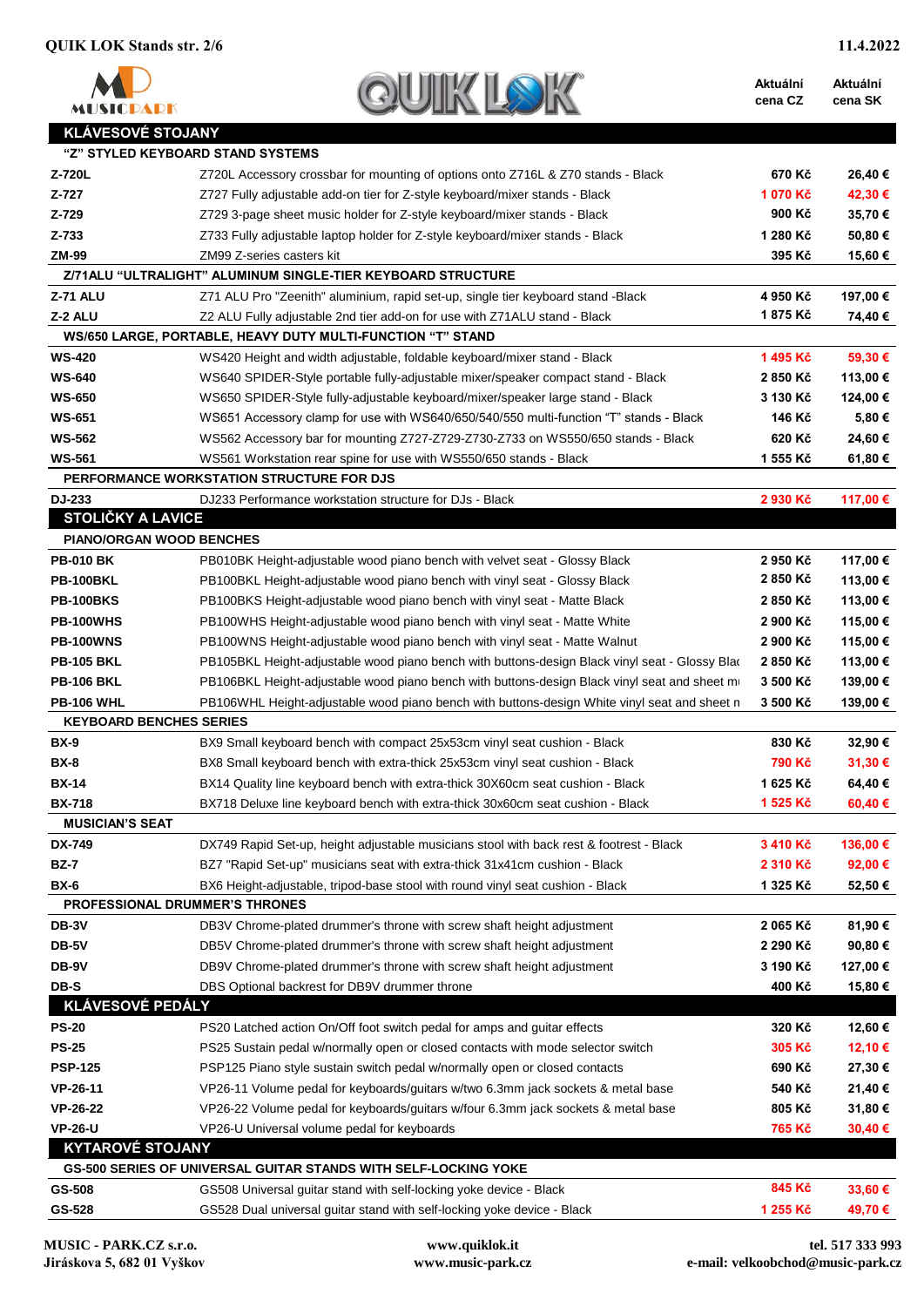

| $\bigcirc$ | UIK |  |
|------------|-----|--|
|            |     |  |

**Aktuální cena CZ Aktuální cena SK**

| KYTAROVË STOJANY |  |  |
|------------------|--|--|
|                  |  |  |

|                                 | GS-500 SERIES OF UNIVERSAL GUITAR STANDS WITH SELF-LOCKING YOKE                                |               |          |
|---------------------------------|------------------------------------------------------------------------------------------------|---------------|----------|
| GS-538                          | GS538 Triple universal guitar stand with self-locking yoke device - Black                      | 1905 Kč       | 75,60 €  |
|                                 | DELUXE LOW "A" FRAME GUITAR STANDS                                                             |               |          |
| GS-436                          | GS436 Low "A" frame electric guitar stand - Black                                              | 290 Kč        | 11,50 €  |
| <b>GS-436 BB</b>                | GS436BB Low "A" frame electric guitar stand - Brown single box - Black                         | 308 Kč        | 12,20€   |
| GS-437                          | GS437 Low "A" frame acoustic guitar stand - Black                                              | 350 Kč        | 13,90 €  |
| <b>GS-437 BB</b>                | GS437BB Low "A" frame acoustic guitar stand - Brown single box - Black                         | 308 Kč        | 12,20€   |
| GS-438                          | GS438 "A" frame universal guitar stand - Black                                                 | 300 Kč        | 11,80 €  |
| <b>GS-438 BB</b>                | GS438BB "A" frame universal guitar stand - Brown single box - Black                            | 278 Kč        | 11,00 €  |
| QL-631                          | QL631 Low "A" frame electric guitar stand - Black                                              | 625 Kč        | 24,80 €  |
| QL-632                          | QL632 Low "A" frame dreadnought guitar stand - Black                                           | 715 Kč        | 28,40€   |
| QL-633                          | QL633 Low "A" frame acoustic guitar stand - Black                                              | 670 Kč        | 26,60 €  |
|                                 | COMPACT, PORTABLE UNIVERSAL GUITAR STAND                                                       |               |          |
| $GI-8$                          | GI8 Compact, portable, universal guitar stand - Black                                          | 410 Kč        | 16,30 €  |
| <b>ADJUSTABLE GUITAR STANDS</b> |                                                                                                |               |          |
| QL-692                          | QL692 Universal guitar stand with height adjustable guitar neck rest - Black                   | 745 Kč        | 29,50 €  |
| QL-791                          | QL791 Electric quitar stand with height adjustable neck rest and cradles - Black               | 680 Kč        | 27,00 €  |
| QL-694                          | QL694 Double universal guitar stand w/height adjustable guitar neck rest - Black               | 925 Kč        | 36,60€   |
|                                 | <b>MULTIPLE UNIVERSAL GUITAR STANDS</b>                                                        |               |          |
| <b>GS-350 BB</b>                | GS350BB Multiple universal guitar stand for up to 6 guitars - Plain brown box - Black          | 1465 Kč       | 58,10 €  |
| GS-430                          | GS430 Multiple universal guitar stand (with casters) for 3 guitars - Black                     | 2 245 Kč      | 89,00 €  |
| GS-460                          | GS460 Multiple universal guitar stand for up to 6 guitars - Black                              | 1660 Kč       | 66,00€   |
| <b>GS-460 EXT</b>               | GS460EXT Expansion kit for GS460 multiple universal guitar stand                               | 110 Kč        | 4,35 €   |
| GS-450                          | GS450 Multiple universal guitar stand (with casters) for 5 guitars - Black                     | 2840 Kč       | 113,00 € |
| GS-471                          | GS471 Multiple universal guitar stand (with casters) for 7 guitars - Black                     | 3 420 Kč      | 136,00 € |
| GS-405                          | GS405 Revolving guitar display stand for 8 acoustic/electric guitars - Black                   | 4 240 Kč      | 168,00 € |
|                                 | "CLASSIC" SERIES WALL-MOUNTED GUITAR HANGERS                                                   |               |          |
| GS-402                          | GS402 Small guitar wall hanger w/rotating & straight forks - Black                             | 194 Kč        | 7,70€    |
| GS-403                          | GS403 Small guitar wall hanger w/rotating & upraised forks - Black                             | <b>178 Kč</b> | 7,05 €   |
| GS-454                          | GS454 Long guitar wall hanger w/double braced arms - Black                                     | 226 Kč        | 8,90€    |
| <b>GS-454L</b>                  | GS454L Extra-long guitar wall hanger w/double braced arms - Black                              | 262 Kč        | 10,40 €  |
| GS-410                          | GS410 Acoustic guitar wall hanger - Black                                                      | 640 Kč        | 25,30€   |
| GS-413                          | GS413 Electric guitar wall hanger - Black                                                      | 595 Kč        | 23,60 €  |
|                                 | GUITAR WALL-MOUNTS WITH NEW PATENTED SELF-LOCKING YOKE DESIGN                                  |               |          |
| GS-701                          | GS701 Guitar wall-mount with self-locking yoke device - Black                                  | 315 Kč        | 12,50 €  |
| GS-701L                         | GS701L Long guitar wall-mount with self-locking yoke device - Black                            | 425 Kč        | 16,90 €  |
| <b>GS-701XL</b>                 | GS701XL Extra Long guitar wall-mount with self-locking yoke device - Black                     | 485 Kč        | 19,30 €  |
| <b>SLATWALL GUITAR HANGER</b>   |                                                                                                |               |          |
| <b>SW-702</b>                   | SW702 Slatwall guitar hanger with self-locking yoke device - Black                             | 315 Kč        | 12,50 €  |
| <b>SW-702L</b>                  | SW702L Slatwall guitar hanger with long arm & self-locking yoke device - Black                 | 425 Kč        | 16,90 €  |
| <b>SW-702XL</b>                 | SW702XL Slatwall guitar hanger with extra-long arm & self-locking yoke device - Black          | 485 Kč        | 19,30 €  |
| <b>SBG-14</b>                   | SBG14 Slatwall guitar hanger with long double braced arms - Black                              | 242 Kč        | 9,65€    |
| SBG-14L                         | SBG14L Slatwall guitar hanger with extra-long double braced arms - Black                       | 268 Kč        | 10,65 €  |
| SBG-4                           | SBG4 Small slatwall guitar hanger with rotating & upraised forks - Black                       | 202 Kč        | 7,95 €   |
| <b>FOOT REST</b>                |                                                                                                |               |          |
| <b>FS-01</b>                    | FS01 Metal frame guitarist footrest - Black                                                    | 230 Kč        | 9,15€    |
| <b>MIKROFONNÍ STOJANY</b>       |                                                                                                |               |          |
|                                 | <b>300 SERIES "MICROLITE" MICROPHONE STANDS</b>                                                |               |          |
| A-344 BK                        | A344 BK EU Microlite EU metric thread, straight tripod microphone stand - Black                | 575 Kč        | 22,70€   |
| A-302 BK                        | A302 BK EU Microlite EU thread, tripod microphone stand w/fixed boom - Black                   | 640 Kč        | 25,40 €  |
| A-302 BK-BB                     | A302 BK EU-BB Microlite EU thread, tripod microphone stand w/fixed boom - Brown single box - E | 600 Kč        | 23,80 €  |
| A-305 BK                        | A305 BK EU Microlite EU thread short tripod microphone stand w/fixed length boom - Black       | 760 Kč        | 30,10 €  |
| A-304 BK                        | A304 BK EU Microlite EU thread, tripod microphone stand w/telescopic boom - Black              | 910 Kč        | 36,20€   |
|                                 |                                                                                                |               |          |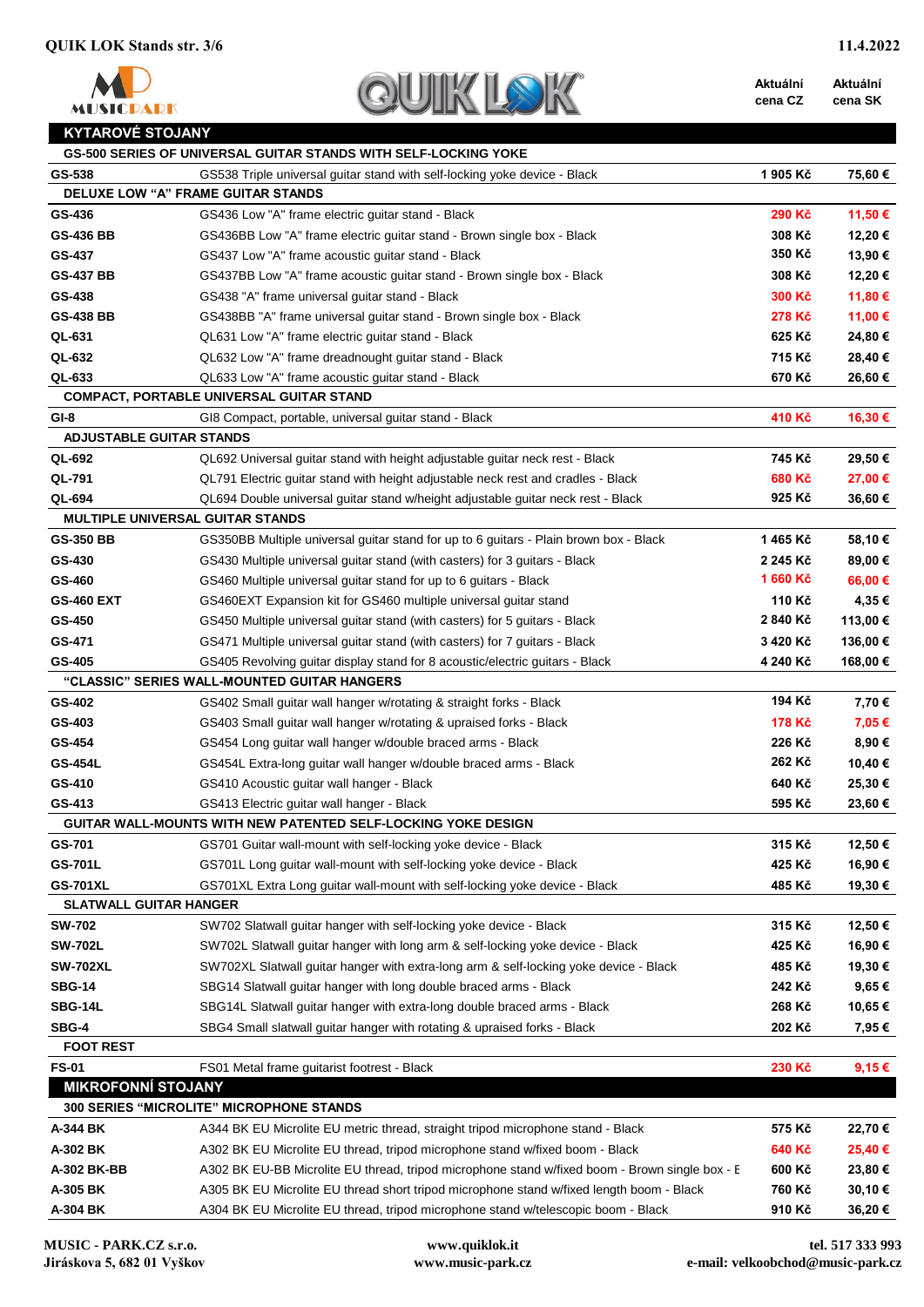

| <b>SUIK"</b> |  |  |
|--------------|--|--|
|              |  |  |

**Aktuální cena CZ**

| <b>MIKROFONNÍ STOJANY</b> |                                                                                             |          |            |
|---------------------------|---------------------------------------------------------------------------------------------|----------|------------|
|                           | <b>300 SERIES "MICROLITE" MICROPHONE STANDS</b>                                             |          |            |
| A-306 BK                  | A306 BK EU Microlite EU thread short tripod microphone stand w/telescopic boom - Black      | 660 Kč   | 26,20€     |
| A-399 BK                  | A399 BK EU Microlite EU thread, straight, round-base microphone stand - Black               | 835 Kč   | 33,20€     |
| A-386 BK                  | A386 BK EU Add-on EU metric thread telescopic microphone boom arm - Black                   | 370 Kč   | 14,70 €    |
|                           | <b>400 SERIES "PERFORMER" MICROPHONE STANDS</b>                                             |          |            |
| A-495 BK                  | A495 BK EU Performer EU thread, short round-base microphone stand w/telescopic boom -Black  | 1 370 Kč | 54,20€     |
| A-492 BK                  | A492 BK EU Performer EU thread, tripod microphone stand w/fixed boom - Black                | 1 105 Kč | 43,80 €    |
| A-494 BK                  | A494 BK EU Performer EU thread, tripod microphone stand w/telescopic boom -Black            | 945 Kč   | 37,40 €    |
| A-496 BK                  | A496 BK EU Performer EU thread, short tripod microphone stand w/telescopic boom -Black      | 1 035 Kč | 41,10 €    |
|                           | <b>500 SERIES PROFESSIONAL MICROPHONE STANDS</b>                                            |          |            |
| A-512 BK                  | A512 BK EU ProSeries EU thread, tripod microphone stand w/fixed boom - Black                | 1 360 Kč | 53,90€     |
| A-514 BK                  | A514 BK EU ProSeries EU thread tripod microphone stand w/telescopic boom - Black            | 1 690 Kč | 67,10€     |
| A-516 BK                  | A516 BK EU ProSeries EU thread short tripod microphone stand w/telesc. boom - BK            | 1435 Kč  | 57,00 €    |
|                           | <b>900 SERIES MICROPHONE STANDS</b>                                                         |          |            |
| A-988 BK                  | A988 BK EU One-Hand Clutch EU thread straight round-base microphone stand -Black            | 1 090 Kč | 43,30 €    |
| A-989 BK                  | A989 BK EU One-Hand Clutch EU thread tripod-base mic stand w/telescopic boom -BK            | 1680 Kč  | 66,60€     |
|                           | HEIGHT ADJUSTABLE TRIPOD STUDIO BOOM STAND                                                  |          |            |
| A-50                      | A50 EU Studio tripod stand w/telescopic boom and casters - EU thread - Black                | 3 290 Kč | 131,00 €   |
| A-85                      | A85 EU Studio tripod stand w/telescopic boom - EU thread - Black                            | 3 050 Kč | 121,00 €   |
|                           | <b>MICROPHONE STANDS &amp; ACCESSORIES</b>                                                  |          |            |
| A-25 BK                   | A25 BK Microphone desk arm with mic cable for studio applications - Black                   | 1995 Kč  | 79,10€     |
| A-26 BK                   | A26 BK Professional microphone desk arm with mic cable for studio applications - Black      | 3 050 Kč | 121,00 €   |
| A-114 BK                  | A114 BK EU Short EU thread cast iron base desk-top microphone stand - Black                 | 610 Kč   | 24,10 €    |
| A-114 CH                  | A114 CH EU Short EU thread cast iron base desk-top microphone stand - Chrome                | 760 Kč   | 30,10€     |
| A-188                     | A188 Desk-top tripod microphone stand w/mic clip - Clamshell package                        | 425 Kč   | 16,90 €    |
| A-107 BK                  | A107 BK EU Clamp-on EU metric thread fixed length mic boom arm - Black                      | 415 Kč   | 16,40 €    |
| <b>QMG-800 BK</b>         | QMG800 BK Desktop condenser microphone - Black                                              | 560 Kč   | 22,20€     |
| <b>FAP-01</b>             | FAP01 Professional pop filter with moulded plastic filter - Black                           | 570 Kč   | 22,70 €    |
| <b>FAP-05</b>             | FAP05 Professional pop filter with fine nylon fabric filter - Black                         | 1 030 Kč | 40,80 €    |
| <b>MP-840</b>             | MP840 Hard rubber tapered microphone holder                                                 | 42 Kč    | 1,65 €     |
| <b>MP-850</b>             | MP850 Spring-loaded plastic microphone holder                                               | 60 Kč    | 2,40 €     |
| <b>MP-892</b>             | MP892 Small hard rubber tapered slide-in mic holder for wired microphones                   | 46 Kč    | 1,80 €     |
| <b>MP-890</b>             | MP890 Large hard rubber tapered slide-in mic holder for wireless microphones                | 46 Kč    | 1,85€      |
| <b>MP-891</b>             | MP891 Shock-absorbing microphone holder                                                     | 78 Kč    | 3,05€      |
| <b>MP-900</b>             | MP900 Adjustable dual microphone holder                                                     | 500 Kč   | 19,80 €    |
| <b>BCOT-002</b>           | BCOT002 5/8" male to 3/8" female microphone stand adapter thread screw                      | 16 Kč    | $0,60 \in$ |
| <b>NOTOVÉ STOJANY</b>     |                                                                                             |          |            |
|                           | ORCHESTRA SHEET MUSIC STANDS                                                                |          |            |
| <b>MS-332</b>             | MS332 Orchestra sheet music stand w/cherry wood desk - Black                                | 1 345 Kč | 53,30€     |
| <b>MS-320</b>             | MS320 Sheet music stand with foldable 3-page sheet music holder - Black                     | 1 390 Kč | 55,00€     |
| <b>MS-331</b>             | MS331 Sheet music stand w/perforated metal desk - Black                                     | 980 Kč   | 38,90 €    |
| <b>MS-331 BAG</b>         | MS331W/BAG Sheet music stand w/perforated metal desk & nylon carrying bag -Black            | 1 140 Kč | 45,30€     |
| <b>MS-330</b>             | MS330W/BAG Sheet music stand w/perforated metal desk & nylon carrying bag -Black            | 745 Kč   | 29,50 €    |
| <b>MS-330 BB</b>          | MS330W/BAG-BB Sheet music stand w/perforated metal desk & nylon carrying bag - Brown single | 870 Kč   | 34,50 €    |
| <b>SHEET MUSIC STANDS</b> |                                                                                             |          |            |
| <b>MS-334</b>             | MS334 Light-weight portable sheet music stand w/nylon carrying bag - Black                  | 254 Kč   | 10,10 €    |
| <b>MS-335</b>             | MS335 Medium-weight portable sheet music stand w/nylon carrying bag - Black                 | 345 Kč   | 13,80 €    |
|                           | SHEET MUSIC STANDS ACCESSORIES                                                              |          |            |
| <b>MS-22</b>              | MS22LED Clip-on 4-LED Light for music stands (USB power cord & AAA batteries) - Black       | 246 Kč   | 9,75€      |
| <b>MS-19</b>              | MS19LED Clip-on 10-LED Light for music stands (with AC Adapter & AA batteries) - Black      | 800 Kč   | 31,70€     |
| <b>MS-303</b>             | MS303 Small clamp-on sheet music holder - Black                                             | 490 Kč   | 19,50 €    |
| <b>MS-326</b>             | MS326 Clamp-on beverage metal holder for bottles, glasses, cans and cups with maximum diame | 345 Kč   | 13,60 €    |
|                           |                                                                                             |          |            |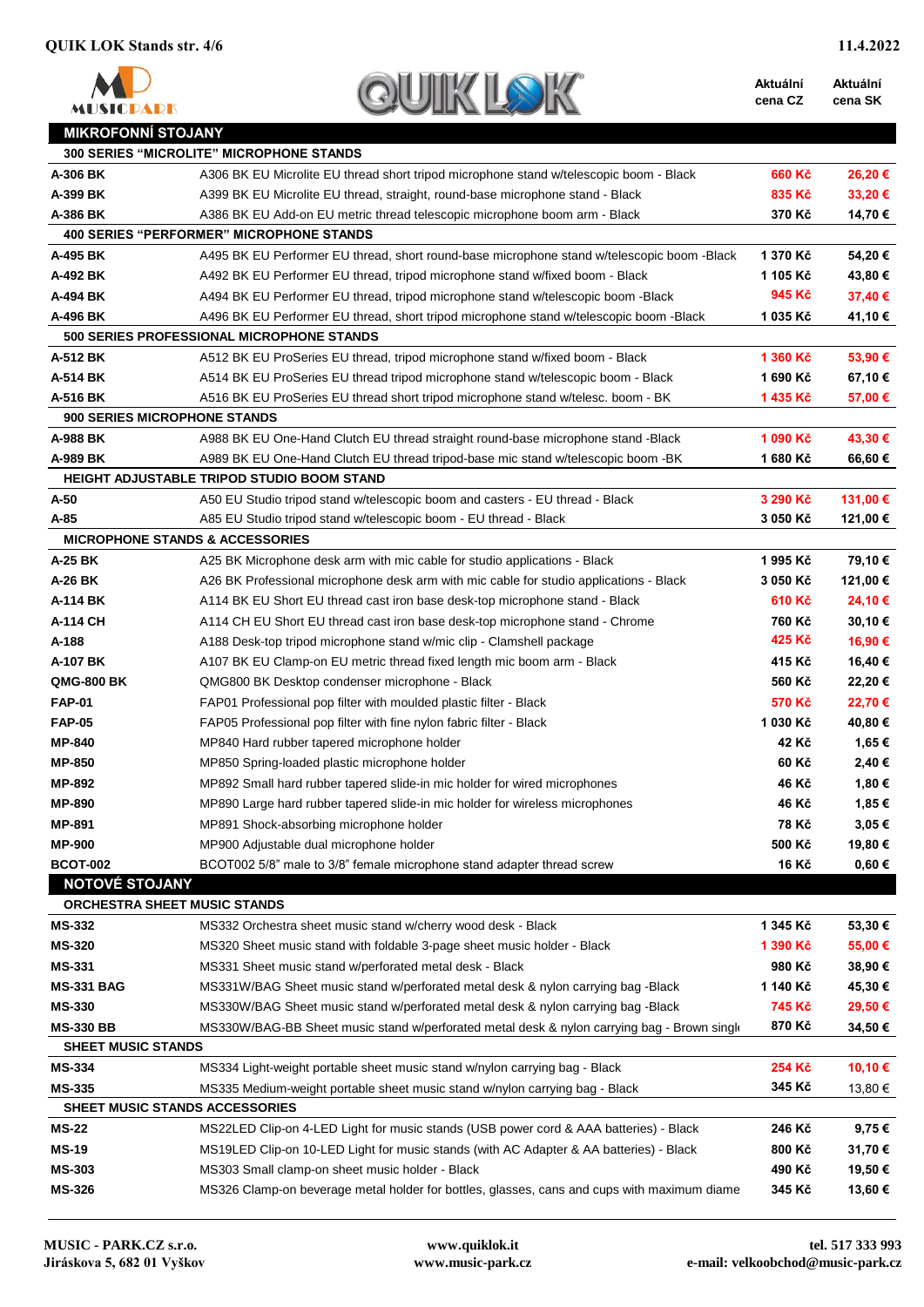**MUSICPARK** 



**Aktuální Aktuální** 

**cena CZ cena SK**

## **STOJANY NA REPRODUKTORY A SVĚTLA**

| <b>MS-327</b><br>MS327 Clamp-on headphone metal holder - Black<br>250 Kč<br>$9,95 \in$<br><b>MS-329</b><br>MS329 Large clamp-on utility tray for microphone & music stands - Black<br>430 Kč<br>17,00 €<br>STOJANY NA REPRODUKTORY A SVĚTLA<br>ALL-STEEL NEAR-FIELD MONITOR STANDS<br>855 Kč<br>33,80 €<br><b>BS-402</b><br>BS402 Height adjustable (5 positions) near-field monitor stand - Black<br><b>BS-536</b><br>3 310 Kč<br>132,00 €<br>BS536 Pair of triple-column near-field monitor stands - 91.4cm (36") fixed height - Black<br>151,00 €<br><b>BS-542</b><br>BS542 Pair of triple-column near-field monitor stands - 106cm (42") fixed height - Black<br>3 800 Kč<br>141,00 €<br><b>BS-545</b><br>BS545 Pair of near-field monitor/speaker stands - 100cm (40") fixed height - Black<br>3 540 Kč<br><b>SPEAKER WALL MOUNTS</b><br>QL-953<br>1 600 Kč<br>63,40 €<br>QL953 Pair of adjustable speaker wall-mounts with universal speaker plate - Black<br>1700 Kč<br>QL-956<br>67,40€<br>QL956 Pair of heavy-duty, adjustable speaker wall-mounts with universal speaker plate - Black<br>59,50€<br>QL-950<br>1 500 Kč<br>QL950 Pair of fully adjustable speaker wall mounts - Black<br>112,00 €<br>QL-95<br>QL95 Pair of heavy-duty, tilt adjustable speaker wall mounts - Black<br>2810 Kč<br>24,00 €<br><b>SB-205</b><br>600 Kč<br>SB205 Steel triangle-style speaker wall mount w/35mm male connection - Black<br><b>SB-781</b><br>1 525 Kč<br>60,50€<br>SB781 Pair of angle-adjustable speaker wall mounts - Black<br>31,70€<br>QL-958<br>800 Kč<br>QL958 Heavy-duty monitor/speaker wall mount - Black<br>ALUMINUM & STEEL SPEAKER STANDSMOUNTS<br>1925 Kč<br><b>S-171 BK</b><br>76,30 €<br>S171 BK Pair of lightweight steel tripod speaker stands - Black<br>1635 Kč<br>64,90 €<br>S-171PAK-BB<br>S171PAK-BB Set of two S171BK lightweight steel tripod speaker stands w/nylon tote bag - Brown<br>2 195 Kč<br><b>S-173 BK</b><br>87,00 €<br>S173 BK Pair of aluminium tripod speaker stands with 35/38mm reversible tube - Black<br><b>S-176 BK</b><br>1 575 Kč<br>62,50 €<br>S176 BK Aluminium tripod speaker/lighting stand w/reversible 35/38mm tube -Black<br>3 390 Kč<br>135,00 €<br><b>SP-180</b><br>SP180 Pair of aluminium tripod speaker stands with air-cushion system - Silver<br>113,00 €<br><b>SP-180 BK</b><br>2 830 Kč<br>SP180 BK Pair of aluminium tripod speaker stands with air-cushion system - Black<br>114,00 €<br><b>SP-189</b><br>2870 Kč<br>SP189 Aluminium tripod speaker/lighting stand with air-cushion system - Silver<br>112,00 €<br><b>SP-189 BK</b><br>2810 Kč<br>SP189 BK Aluminium tripod speaker/lighting stand with air-cushion system - Black<br><b>SP-282</b><br>3 350 Kč<br>133,00 €<br>SP282 Pair of aluminium tripod speaker stands with air-cushion system - Silver<br>113,00 €<br><b>SP-282 BK</b><br>2850 Kč<br>SP282 BK Pair of aluminium tripod speaker stands with air-cushion system - Black<br>197,00 €<br><b>SP-770</b><br>4 950 Kč<br>SP770 Pair of aluminium tripod speaker stands with pneumatic Quik-Lift system & nylon bag - Bla<br>520 Kč<br>20,70€<br><b>DSP-390</b><br>DSP390 Universal Stand Mount for up to 40" flat screen TV's with VESA bolt pattern mounting sta<br>174,00 €<br><b>SLS-11</b><br>4 370 Kč<br>SLS11 Wind-up steel speaker stand with hand crank mechanism (2.4mt - 8ft) - Black<br><b>SLS-15</b><br>6 120 Kč<br>243,00 €<br>SLS15 Heavy-duty steel crank-up lighting/truss stand (4mt - 13ft) - Black/Chrome<br>$S-226$<br>630 Kč<br>25,00 €<br>S226 Spot-monitor/amp steel tripod stand - Black<br>216,00€<br><b>STS-14</b><br>5450 Kč<br>STS14 Aluminum truss system with 3mt ladder truss and two tripod stands - Black<br><b>SPEAKER &amp; LIGHTING STANDS</b><br>188 Kč<br>7,45 €<br>$S-213$<br>S213 Steel fixed-length extension tube for satellite systems connection - Black<br>17,10 €<br>$S-203$<br>430 Kč<br>S203 Steel telescopic extension tube for connection of satellite systems - Black<br>S-333<br>505 Kč<br>20,10 €<br>S333 Steel telescopic extension rod with M20 threaded bolt on one tube-end, for satellite speaker<br>20,60€<br><b>SB-202</b><br>520 Kč<br>SB202 Steel twin-speaker metal crossbar (with 35mm connections) - Black<br>SC-3535<br>530 Kč<br>21,10€<br>SC3535 Steel speaker tilt connector (0° to 15° tilt angle) - Black<br>180 Kč<br><b>SC-936</b><br>7,15€<br>SC936 Steel adaptor for mounting par-cans and speaker brackets on 35mm stand tubing - Black<br>SC-3525<br>140 Kč<br>5,55€<br>SC3525 Steel adaptor for mounting 25mm speakers cups on 35mm stand tubing - Black<br><b>SC-107</b><br>204 Kč<br>8,10€<br>SC107 Steel speaker cup - 35mm (1-3/8") diameter tube mounting hole - Black<br>$S-230$<br>S230 Speaker plastic flange adaptor with 25mm diameter tube mounting hole -Black<br>62 Kč<br>2,45 €<br>150 Kč<br>5,90€<br><b>SC-235</b><br>SC235 Aluminium speaker cup - 35mm (1-3/8") diameter tube mounting hole - Black | <b>SHEET MUSIC STANDS ACCESSORIES</b> |                                                                |        |         |
|---------------------------------------------------------------------------------------------------------------------------------------------------------------------------------------------------------------------------------------------------------------------------------------------------------------------------------------------------------------------------------------------------------------------------------------------------------------------------------------------------------------------------------------------------------------------------------------------------------------------------------------------------------------------------------------------------------------------------------------------------------------------------------------------------------------------------------------------------------------------------------------------------------------------------------------------------------------------------------------------------------------------------------------------------------------------------------------------------------------------------------------------------------------------------------------------------------------------------------------------------------------------------------------------------------------------------------------------------------------------------------------------------------------------------------------------------------------------------------------------------------------------------------------------------------------------------------------------------------------------------------------------------------------------------------------------------------------------------------------------------------------------------------------------------------------------------------------------------------------------------------------------------------------------------------------------------------------------------------------------------------------------------------------------------------------------------------------------------------------------------------------------------------------------------------------------------------------------------------------------------------------------------------------------------------------------------------------------------------------------------------------------------------------------------------------------------------------------------------------------------------------------------------------------------------------------------------------------------------------------------------------------------------------------------------------------------------------------------------------------------------------------------------------------------------------------------------------------------------------------------------------------------------------------------------------------------------------------------------------------------------------------------------------------------------------------------------------------------------------------------------------------------------------------------------------------------------------------------------------------------------------------------------------------------------------------------------------------------------------------------------------------------------------------------------------------------------------------------------------------------------------------------------------------------------------------------------------------------------------------------------------------------------------------------------------------------------------------------------------------------------------------------------------------------------------------------------------------------------------------------------------------------------------------------------------------------------------------------------------------------------------------------------------------------------------------------------------------------------------------------------------------------------------------------------------------------------------------------------------------------------------------------------------------------------------------------------------------------------------------------------------------------------------------------------------------------------------------------------------------------------------------------------------------------------------------------------------------------------------------------------------------------------------------------------------------------------------------------------------------------------------------------------------------------------------------------------------------------------------------------------------------------------------------------------------------------------------------------------------|---------------------------------------|----------------------------------------------------------------|--------|---------|
|                                                                                                                                                                                                                                                                                                                                                                                                                                                                                                                                                                                                                                                                                                                                                                                                                                                                                                                                                                                                                                                                                                                                                                                                                                                                                                                                                                                                                                                                                                                                                                                                                                                                                                                                                                                                                                                                                                                                                                                                                                                                                                                                                                                                                                                                                                                                                                                                                                                                                                                                                                                                                                                                                                                                                                                                                                                                                                                                                                                                                                                                                                                                                                                                                                                                                                                                                                                                                                                                                                                                                                                                                                                                                                                                                                                                                                                                                                                                                                                                                                                                                                                                                                                                                                                                                                                                                                                                                                                                                                                                                                                                                                                                                                                                                                                                                                                                                                                                                                                       |                                       |                                                                |        |         |
|                                                                                                                                                                                                                                                                                                                                                                                                                                                                                                                                                                                                                                                                                                                                                                                                                                                                                                                                                                                                                                                                                                                                                                                                                                                                                                                                                                                                                                                                                                                                                                                                                                                                                                                                                                                                                                                                                                                                                                                                                                                                                                                                                                                                                                                                                                                                                                                                                                                                                                                                                                                                                                                                                                                                                                                                                                                                                                                                                                                                                                                                                                                                                                                                                                                                                                                                                                                                                                                                                                                                                                                                                                                                                                                                                                                                                                                                                                                                                                                                                                                                                                                                                                                                                                                                                                                                                                                                                                                                                                                                                                                                                                                                                                                                                                                                                                                                                                                                                                                       |                                       |                                                                |        |         |
|                                                                                                                                                                                                                                                                                                                                                                                                                                                                                                                                                                                                                                                                                                                                                                                                                                                                                                                                                                                                                                                                                                                                                                                                                                                                                                                                                                                                                                                                                                                                                                                                                                                                                                                                                                                                                                                                                                                                                                                                                                                                                                                                                                                                                                                                                                                                                                                                                                                                                                                                                                                                                                                                                                                                                                                                                                                                                                                                                                                                                                                                                                                                                                                                                                                                                                                                                                                                                                                                                                                                                                                                                                                                                                                                                                                                                                                                                                                                                                                                                                                                                                                                                                                                                                                                                                                                                                                                                                                                                                                                                                                                                                                                                                                                                                                                                                                                                                                                                                                       |                                       |                                                                |        |         |
|                                                                                                                                                                                                                                                                                                                                                                                                                                                                                                                                                                                                                                                                                                                                                                                                                                                                                                                                                                                                                                                                                                                                                                                                                                                                                                                                                                                                                                                                                                                                                                                                                                                                                                                                                                                                                                                                                                                                                                                                                                                                                                                                                                                                                                                                                                                                                                                                                                                                                                                                                                                                                                                                                                                                                                                                                                                                                                                                                                                                                                                                                                                                                                                                                                                                                                                                                                                                                                                                                                                                                                                                                                                                                                                                                                                                                                                                                                                                                                                                                                                                                                                                                                                                                                                                                                                                                                                                                                                                                                                                                                                                                                                                                                                                                                                                                                                                                                                                                                                       |                                       |                                                                |        |         |
|                                                                                                                                                                                                                                                                                                                                                                                                                                                                                                                                                                                                                                                                                                                                                                                                                                                                                                                                                                                                                                                                                                                                                                                                                                                                                                                                                                                                                                                                                                                                                                                                                                                                                                                                                                                                                                                                                                                                                                                                                                                                                                                                                                                                                                                                                                                                                                                                                                                                                                                                                                                                                                                                                                                                                                                                                                                                                                                                                                                                                                                                                                                                                                                                                                                                                                                                                                                                                                                                                                                                                                                                                                                                                                                                                                                                                                                                                                                                                                                                                                                                                                                                                                                                                                                                                                                                                                                                                                                                                                                                                                                                                                                                                                                                                                                                                                                                                                                                                                                       |                                       |                                                                |        |         |
|                                                                                                                                                                                                                                                                                                                                                                                                                                                                                                                                                                                                                                                                                                                                                                                                                                                                                                                                                                                                                                                                                                                                                                                                                                                                                                                                                                                                                                                                                                                                                                                                                                                                                                                                                                                                                                                                                                                                                                                                                                                                                                                                                                                                                                                                                                                                                                                                                                                                                                                                                                                                                                                                                                                                                                                                                                                                                                                                                                                                                                                                                                                                                                                                                                                                                                                                                                                                                                                                                                                                                                                                                                                                                                                                                                                                                                                                                                                                                                                                                                                                                                                                                                                                                                                                                                                                                                                                                                                                                                                                                                                                                                                                                                                                                                                                                                                                                                                                                                                       |                                       |                                                                |        |         |
|                                                                                                                                                                                                                                                                                                                                                                                                                                                                                                                                                                                                                                                                                                                                                                                                                                                                                                                                                                                                                                                                                                                                                                                                                                                                                                                                                                                                                                                                                                                                                                                                                                                                                                                                                                                                                                                                                                                                                                                                                                                                                                                                                                                                                                                                                                                                                                                                                                                                                                                                                                                                                                                                                                                                                                                                                                                                                                                                                                                                                                                                                                                                                                                                                                                                                                                                                                                                                                                                                                                                                                                                                                                                                                                                                                                                                                                                                                                                                                                                                                                                                                                                                                                                                                                                                                                                                                                                                                                                                                                                                                                                                                                                                                                                                                                                                                                                                                                                                                                       |                                       |                                                                |        |         |
|                                                                                                                                                                                                                                                                                                                                                                                                                                                                                                                                                                                                                                                                                                                                                                                                                                                                                                                                                                                                                                                                                                                                                                                                                                                                                                                                                                                                                                                                                                                                                                                                                                                                                                                                                                                                                                                                                                                                                                                                                                                                                                                                                                                                                                                                                                                                                                                                                                                                                                                                                                                                                                                                                                                                                                                                                                                                                                                                                                                                                                                                                                                                                                                                                                                                                                                                                                                                                                                                                                                                                                                                                                                                                                                                                                                                                                                                                                                                                                                                                                                                                                                                                                                                                                                                                                                                                                                                                                                                                                                                                                                                                                                                                                                                                                                                                                                                                                                                                                                       |                                       |                                                                |        |         |
|                                                                                                                                                                                                                                                                                                                                                                                                                                                                                                                                                                                                                                                                                                                                                                                                                                                                                                                                                                                                                                                                                                                                                                                                                                                                                                                                                                                                                                                                                                                                                                                                                                                                                                                                                                                                                                                                                                                                                                                                                                                                                                                                                                                                                                                                                                                                                                                                                                                                                                                                                                                                                                                                                                                                                                                                                                                                                                                                                                                                                                                                                                                                                                                                                                                                                                                                                                                                                                                                                                                                                                                                                                                                                                                                                                                                                                                                                                                                                                                                                                                                                                                                                                                                                                                                                                                                                                                                                                                                                                                                                                                                                                                                                                                                                                                                                                                                                                                                                                                       |                                       |                                                                |        |         |
|                                                                                                                                                                                                                                                                                                                                                                                                                                                                                                                                                                                                                                                                                                                                                                                                                                                                                                                                                                                                                                                                                                                                                                                                                                                                                                                                                                                                                                                                                                                                                                                                                                                                                                                                                                                                                                                                                                                                                                                                                                                                                                                                                                                                                                                                                                                                                                                                                                                                                                                                                                                                                                                                                                                                                                                                                                                                                                                                                                                                                                                                                                                                                                                                                                                                                                                                                                                                                                                                                                                                                                                                                                                                                                                                                                                                                                                                                                                                                                                                                                                                                                                                                                                                                                                                                                                                                                                                                                                                                                                                                                                                                                                                                                                                                                                                                                                                                                                                                                                       |                                       |                                                                |        |         |
|                                                                                                                                                                                                                                                                                                                                                                                                                                                                                                                                                                                                                                                                                                                                                                                                                                                                                                                                                                                                                                                                                                                                                                                                                                                                                                                                                                                                                                                                                                                                                                                                                                                                                                                                                                                                                                                                                                                                                                                                                                                                                                                                                                                                                                                                                                                                                                                                                                                                                                                                                                                                                                                                                                                                                                                                                                                                                                                                                                                                                                                                                                                                                                                                                                                                                                                                                                                                                                                                                                                                                                                                                                                                                                                                                                                                                                                                                                                                                                                                                                                                                                                                                                                                                                                                                                                                                                                                                                                                                                                                                                                                                                                                                                                                                                                                                                                                                                                                                                                       |                                       |                                                                |        |         |
|                                                                                                                                                                                                                                                                                                                                                                                                                                                                                                                                                                                                                                                                                                                                                                                                                                                                                                                                                                                                                                                                                                                                                                                                                                                                                                                                                                                                                                                                                                                                                                                                                                                                                                                                                                                                                                                                                                                                                                                                                                                                                                                                                                                                                                                                                                                                                                                                                                                                                                                                                                                                                                                                                                                                                                                                                                                                                                                                                                                                                                                                                                                                                                                                                                                                                                                                                                                                                                                                                                                                                                                                                                                                                                                                                                                                                                                                                                                                                                                                                                                                                                                                                                                                                                                                                                                                                                                                                                                                                                                                                                                                                                                                                                                                                                                                                                                                                                                                                                                       |                                       |                                                                |        |         |
|                                                                                                                                                                                                                                                                                                                                                                                                                                                                                                                                                                                                                                                                                                                                                                                                                                                                                                                                                                                                                                                                                                                                                                                                                                                                                                                                                                                                                                                                                                                                                                                                                                                                                                                                                                                                                                                                                                                                                                                                                                                                                                                                                                                                                                                                                                                                                                                                                                                                                                                                                                                                                                                                                                                                                                                                                                                                                                                                                                                                                                                                                                                                                                                                                                                                                                                                                                                                                                                                                                                                                                                                                                                                                                                                                                                                                                                                                                                                                                                                                                                                                                                                                                                                                                                                                                                                                                                                                                                                                                                                                                                                                                                                                                                                                                                                                                                                                                                                                                                       |                                       |                                                                |        |         |
|                                                                                                                                                                                                                                                                                                                                                                                                                                                                                                                                                                                                                                                                                                                                                                                                                                                                                                                                                                                                                                                                                                                                                                                                                                                                                                                                                                                                                                                                                                                                                                                                                                                                                                                                                                                                                                                                                                                                                                                                                                                                                                                                                                                                                                                                                                                                                                                                                                                                                                                                                                                                                                                                                                                                                                                                                                                                                                                                                                                                                                                                                                                                                                                                                                                                                                                                                                                                                                                                                                                                                                                                                                                                                                                                                                                                                                                                                                                                                                                                                                                                                                                                                                                                                                                                                                                                                                                                                                                                                                                                                                                                                                                                                                                                                                                                                                                                                                                                                                                       |                                       |                                                                |        |         |
|                                                                                                                                                                                                                                                                                                                                                                                                                                                                                                                                                                                                                                                                                                                                                                                                                                                                                                                                                                                                                                                                                                                                                                                                                                                                                                                                                                                                                                                                                                                                                                                                                                                                                                                                                                                                                                                                                                                                                                                                                                                                                                                                                                                                                                                                                                                                                                                                                                                                                                                                                                                                                                                                                                                                                                                                                                                                                                                                                                                                                                                                                                                                                                                                                                                                                                                                                                                                                                                                                                                                                                                                                                                                                                                                                                                                                                                                                                                                                                                                                                                                                                                                                                                                                                                                                                                                                                                                                                                                                                                                                                                                                                                                                                                                                                                                                                                                                                                                                                                       |                                       |                                                                |        |         |
|                                                                                                                                                                                                                                                                                                                                                                                                                                                                                                                                                                                                                                                                                                                                                                                                                                                                                                                                                                                                                                                                                                                                                                                                                                                                                                                                                                                                                                                                                                                                                                                                                                                                                                                                                                                                                                                                                                                                                                                                                                                                                                                                                                                                                                                                                                                                                                                                                                                                                                                                                                                                                                                                                                                                                                                                                                                                                                                                                                                                                                                                                                                                                                                                                                                                                                                                                                                                                                                                                                                                                                                                                                                                                                                                                                                                                                                                                                                                                                                                                                                                                                                                                                                                                                                                                                                                                                                                                                                                                                                                                                                                                                                                                                                                                                                                                                                                                                                                                                                       |                                       |                                                                |        |         |
|                                                                                                                                                                                                                                                                                                                                                                                                                                                                                                                                                                                                                                                                                                                                                                                                                                                                                                                                                                                                                                                                                                                                                                                                                                                                                                                                                                                                                                                                                                                                                                                                                                                                                                                                                                                                                                                                                                                                                                                                                                                                                                                                                                                                                                                                                                                                                                                                                                                                                                                                                                                                                                                                                                                                                                                                                                                                                                                                                                                                                                                                                                                                                                                                                                                                                                                                                                                                                                                                                                                                                                                                                                                                                                                                                                                                                                                                                                                                                                                                                                                                                                                                                                                                                                                                                                                                                                                                                                                                                                                                                                                                                                                                                                                                                                                                                                                                                                                                                                                       |                                       |                                                                |        |         |
|                                                                                                                                                                                                                                                                                                                                                                                                                                                                                                                                                                                                                                                                                                                                                                                                                                                                                                                                                                                                                                                                                                                                                                                                                                                                                                                                                                                                                                                                                                                                                                                                                                                                                                                                                                                                                                                                                                                                                                                                                                                                                                                                                                                                                                                                                                                                                                                                                                                                                                                                                                                                                                                                                                                                                                                                                                                                                                                                                                                                                                                                                                                                                                                                                                                                                                                                                                                                                                                                                                                                                                                                                                                                                                                                                                                                                                                                                                                                                                                                                                                                                                                                                                                                                                                                                                                                                                                                                                                                                                                                                                                                                                                                                                                                                                                                                                                                                                                                                                                       |                                       |                                                                |        |         |
|                                                                                                                                                                                                                                                                                                                                                                                                                                                                                                                                                                                                                                                                                                                                                                                                                                                                                                                                                                                                                                                                                                                                                                                                                                                                                                                                                                                                                                                                                                                                                                                                                                                                                                                                                                                                                                                                                                                                                                                                                                                                                                                                                                                                                                                                                                                                                                                                                                                                                                                                                                                                                                                                                                                                                                                                                                                                                                                                                                                                                                                                                                                                                                                                                                                                                                                                                                                                                                                                                                                                                                                                                                                                                                                                                                                                                                                                                                                                                                                                                                                                                                                                                                                                                                                                                                                                                                                                                                                                                                                                                                                                                                                                                                                                                                                                                                                                                                                                                                                       |                                       |                                                                |        |         |
|                                                                                                                                                                                                                                                                                                                                                                                                                                                                                                                                                                                                                                                                                                                                                                                                                                                                                                                                                                                                                                                                                                                                                                                                                                                                                                                                                                                                                                                                                                                                                                                                                                                                                                                                                                                                                                                                                                                                                                                                                                                                                                                                                                                                                                                                                                                                                                                                                                                                                                                                                                                                                                                                                                                                                                                                                                                                                                                                                                                                                                                                                                                                                                                                                                                                                                                                                                                                                                                                                                                                                                                                                                                                                                                                                                                                                                                                                                                                                                                                                                                                                                                                                                                                                                                                                                                                                                                                                                                                                                                                                                                                                                                                                                                                                                                                                                                                                                                                                                                       |                                       |                                                                |        |         |
|                                                                                                                                                                                                                                                                                                                                                                                                                                                                                                                                                                                                                                                                                                                                                                                                                                                                                                                                                                                                                                                                                                                                                                                                                                                                                                                                                                                                                                                                                                                                                                                                                                                                                                                                                                                                                                                                                                                                                                                                                                                                                                                                                                                                                                                                                                                                                                                                                                                                                                                                                                                                                                                                                                                                                                                                                                                                                                                                                                                                                                                                                                                                                                                                                                                                                                                                                                                                                                                                                                                                                                                                                                                                                                                                                                                                                                                                                                                                                                                                                                                                                                                                                                                                                                                                                                                                                                                                                                                                                                                                                                                                                                                                                                                                                                                                                                                                                                                                                                                       |                                       |                                                                |        |         |
|                                                                                                                                                                                                                                                                                                                                                                                                                                                                                                                                                                                                                                                                                                                                                                                                                                                                                                                                                                                                                                                                                                                                                                                                                                                                                                                                                                                                                                                                                                                                                                                                                                                                                                                                                                                                                                                                                                                                                                                                                                                                                                                                                                                                                                                                                                                                                                                                                                                                                                                                                                                                                                                                                                                                                                                                                                                                                                                                                                                                                                                                                                                                                                                                                                                                                                                                                                                                                                                                                                                                                                                                                                                                                                                                                                                                                                                                                                                                                                                                                                                                                                                                                                                                                                                                                                                                                                                                                                                                                                                                                                                                                                                                                                                                                                                                                                                                                                                                                                                       |                                       |                                                                |        |         |
|                                                                                                                                                                                                                                                                                                                                                                                                                                                                                                                                                                                                                                                                                                                                                                                                                                                                                                                                                                                                                                                                                                                                                                                                                                                                                                                                                                                                                                                                                                                                                                                                                                                                                                                                                                                                                                                                                                                                                                                                                                                                                                                                                                                                                                                                                                                                                                                                                                                                                                                                                                                                                                                                                                                                                                                                                                                                                                                                                                                                                                                                                                                                                                                                                                                                                                                                                                                                                                                                                                                                                                                                                                                                                                                                                                                                                                                                                                                                                                                                                                                                                                                                                                                                                                                                                                                                                                                                                                                                                                                                                                                                                                                                                                                                                                                                                                                                                                                                                                                       |                                       |                                                                |        |         |
|                                                                                                                                                                                                                                                                                                                                                                                                                                                                                                                                                                                                                                                                                                                                                                                                                                                                                                                                                                                                                                                                                                                                                                                                                                                                                                                                                                                                                                                                                                                                                                                                                                                                                                                                                                                                                                                                                                                                                                                                                                                                                                                                                                                                                                                                                                                                                                                                                                                                                                                                                                                                                                                                                                                                                                                                                                                                                                                                                                                                                                                                                                                                                                                                                                                                                                                                                                                                                                                                                                                                                                                                                                                                                                                                                                                                                                                                                                                                                                                                                                                                                                                                                                                                                                                                                                                                                                                                                                                                                                                                                                                                                                                                                                                                                                                                                                                                                                                                                                                       |                                       |                                                                |        |         |
|                                                                                                                                                                                                                                                                                                                                                                                                                                                                                                                                                                                                                                                                                                                                                                                                                                                                                                                                                                                                                                                                                                                                                                                                                                                                                                                                                                                                                                                                                                                                                                                                                                                                                                                                                                                                                                                                                                                                                                                                                                                                                                                                                                                                                                                                                                                                                                                                                                                                                                                                                                                                                                                                                                                                                                                                                                                                                                                                                                                                                                                                                                                                                                                                                                                                                                                                                                                                                                                                                                                                                                                                                                                                                                                                                                                                                                                                                                                                                                                                                                                                                                                                                                                                                                                                                                                                                                                                                                                                                                                                                                                                                                                                                                                                                                                                                                                                                                                                                                                       |                                       |                                                                |        |         |
|                                                                                                                                                                                                                                                                                                                                                                                                                                                                                                                                                                                                                                                                                                                                                                                                                                                                                                                                                                                                                                                                                                                                                                                                                                                                                                                                                                                                                                                                                                                                                                                                                                                                                                                                                                                                                                                                                                                                                                                                                                                                                                                                                                                                                                                                                                                                                                                                                                                                                                                                                                                                                                                                                                                                                                                                                                                                                                                                                                                                                                                                                                                                                                                                                                                                                                                                                                                                                                                                                                                                                                                                                                                                                                                                                                                                                                                                                                                                                                                                                                                                                                                                                                                                                                                                                                                                                                                                                                                                                                                                                                                                                                                                                                                                                                                                                                                                                                                                                                                       |                                       |                                                                |        |         |
|                                                                                                                                                                                                                                                                                                                                                                                                                                                                                                                                                                                                                                                                                                                                                                                                                                                                                                                                                                                                                                                                                                                                                                                                                                                                                                                                                                                                                                                                                                                                                                                                                                                                                                                                                                                                                                                                                                                                                                                                                                                                                                                                                                                                                                                                                                                                                                                                                                                                                                                                                                                                                                                                                                                                                                                                                                                                                                                                                                                                                                                                                                                                                                                                                                                                                                                                                                                                                                                                                                                                                                                                                                                                                                                                                                                                                                                                                                                                                                                                                                                                                                                                                                                                                                                                                                                                                                                                                                                                                                                                                                                                                                                                                                                                                                                                                                                                                                                                                                                       |                                       |                                                                |        |         |
|                                                                                                                                                                                                                                                                                                                                                                                                                                                                                                                                                                                                                                                                                                                                                                                                                                                                                                                                                                                                                                                                                                                                                                                                                                                                                                                                                                                                                                                                                                                                                                                                                                                                                                                                                                                                                                                                                                                                                                                                                                                                                                                                                                                                                                                                                                                                                                                                                                                                                                                                                                                                                                                                                                                                                                                                                                                                                                                                                                                                                                                                                                                                                                                                                                                                                                                                                                                                                                                                                                                                                                                                                                                                                                                                                                                                                                                                                                                                                                                                                                                                                                                                                                                                                                                                                                                                                                                                                                                                                                                                                                                                                                                                                                                                                                                                                                                                                                                                                                                       |                                       |                                                                |        |         |
|                                                                                                                                                                                                                                                                                                                                                                                                                                                                                                                                                                                                                                                                                                                                                                                                                                                                                                                                                                                                                                                                                                                                                                                                                                                                                                                                                                                                                                                                                                                                                                                                                                                                                                                                                                                                                                                                                                                                                                                                                                                                                                                                                                                                                                                                                                                                                                                                                                                                                                                                                                                                                                                                                                                                                                                                                                                                                                                                                                                                                                                                                                                                                                                                                                                                                                                                                                                                                                                                                                                                                                                                                                                                                                                                                                                                                                                                                                                                                                                                                                                                                                                                                                                                                                                                                                                                                                                                                                                                                                                                                                                                                                                                                                                                                                                                                                                                                                                                                                                       |                                       |                                                                |        |         |
|                                                                                                                                                                                                                                                                                                                                                                                                                                                                                                                                                                                                                                                                                                                                                                                                                                                                                                                                                                                                                                                                                                                                                                                                                                                                                                                                                                                                                                                                                                                                                                                                                                                                                                                                                                                                                                                                                                                                                                                                                                                                                                                                                                                                                                                                                                                                                                                                                                                                                                                                                                                                                                                                                                                                                                                                                                                                                                                                                                                                                                                                                                                                                                                                                                                                                                                                                                                                                                                                                                                                                                                                                                                                                                                                                                                                                                                                                                                                                                                                                                                                                                                                                                                                                                                                                                                                                                                                                                                                                                                                                                                                                                                                                                                                                                                                                                                                                                                                                                                       |                                       |                                                                |        |         |
|                                                                                                                                                                                                                                                                                                                                                                                                                                                                                                                                                                                                                                                                                                                                                                                                                                                                                                                                                                                                                                                                                                                                                                                                                                                                                                                                                                                                                                                                                                                                                                                                                                                                                                                                                                                                                                                                                                                                                                                                                                                                                                                                                                                                                                                                                                                                                                                                                                                                                                                                                                                                                                                                                                                                                                                                                                                                                                                                                                                                                                                                                                                                                                                                                                                                                                                                                                                                                                                                                                                                                                                                                                                                                                                                                                                                                                                                                                                                                                                                                                                                                                                                                                                                                                                                                                                                                                                                                                                                                                                                                                                                                                                                                                                                                                                                                                                                                                                                                                                       |                                       |                                                                |        |         |
|                                                                                                                                                                                                                                                                                                                                                                                                                                                                                                                                                                                                                                                                                                                                                                                                                                                                                                                                                                                                                                                                                                                                                                                                                                                                                                                                                                                                                                                                                                                                                                                                                                                                                                                                                                                                                                                                                                                                                                                                                                                                                                                                                                                                                                                                                                                                                                                                                                                                                                                                                                                                                                                                                                                                                                                                                                                                                                                                                                                                                                                                                                                                                                                                                                                                                                                                                                                                                                                                                                                                                                                                                                                                                                                                                                                                                                                                                                                                                                                                                                                                                                                                                                                                                                                                                                                                                                                                                                                                                                                                                                                                                                                                                                                                                                                                                                                                                                                                                                                       |                                       |                                                                |        |         |
|                                                                                                                                                                                                                                                                                                                                                                                                                                                                                                                                                                                                                                                                                                                                                                                                                                                                                                                                                                                                                                                                                                                                                                                                                                                                                                                                                                                                                                                                                                                                                                                                                                                                                                                                                                                                                                                                                                                                                                                                                                                                                                                                                                                                                                                                                                                                                                                                                                                                                                                                                                                                                                                                                                                                                                                                                                                                                                                                                                                                                                                                                                                                                                                                                                                                                                                                                                                                                                                                                                                                                                                                                                                                                                                                                                                                                                                                                                                                                                                                                                                                                                                                                                                                                                                                                                                                                                                                                                                                                                                                                                                                                                                                                                                                                                                                                                                                                                                                                                                       |                                       |                                                                |        |         |
|                                                                                                                                                                                                                                                                                                                                                                                                                                                                                                                                                                                                                                                                                                                                                                                                                                                                                                                                                                                                                                                                                                                                                                                                                                                                                                                                                                                                                                                                                                                                                                                                                                                                                                                                                                                                                                                                                                                                                                                                                                                                                                                                                                                                                                                                                                                                                                                                                                                                                                                                                                                                                                                                                                                                                                                                                                                                                                                                                                                                                                                                                                                                                                                                                                                                                                                                                                                                                                                                                                                                                                                                                                                                                                                                                                                                                                                                                                                                                                                                                                                                                                                                                                                                                                                                                                                                                                                                                                                                                                                                                                                                                                                                                                                                                                                                                                                                                                                                                                                       |                                       |                                                                |        |         |
|                                                                                                                                                                                                                                                                                                                                                                                                                                                                                                                                                                                                                                                                                                                                                                                                                                                                                                                                                                                                                                                                                                                                                                                                                                                                                                                                                                                                                                                                                                                                                                                                                                                                                                                                                                                                                                                                                                                                                                                                                                                                                                                                                                                                                                                                                                                                                                                                                                                                                                                                                                                                                                                                                                                                                                                                                                                                                                                                                                                                                                                                                                                                                                                                                                                                                                                                                                                                                                                                                                                                                                                                                                                                                                                                                                                                                                                                                                                                                                                                                                                                                                                                                                                                                                                                                                                                                                                                                                                                                                                                                                                                                                                                                                                                                                                                                                                                                                                                                                                       |                                       |                                                                |        |         |
|                                                                                                                                                                                                                                                                                                                                                                                                                                                                                                                                                                                                                                                                                                                                                                                                                                                                                                                                                                                                                                                                                                                                                                                                                                                                                                                                                                                                                                                                                                                                                                                                                                                                                                                                                                                                                                                                                                                                                                                                                                                                                                                                                                                                                                                                                                                                                                                                                                                                                                                                                                                                                                                                                                                                                                                                                                                                                                                                                                                                                                                                                                                                                                                                                                                                                                                                                                                                                                                                                                                                                                                                                                                                                                                                                                                                                                                                                                                                                                                                                                                                                                                                                                                                                                                                                                                                                                                                                                                                                                                                                                                                                                                                                                                                                                                                                                                                                                                                                                                       |                                       |                                                                |        |         |
|                                                                                                                                                                                                                                                                                                                                                                                                                                                                                                                                                                                                                                                                                                                                                                                                                                                                                                                                                                                                                                                                                                                                                                                                                                                                                                                                                                                                                                                                                                                                                                                                                                                                                                                                                                                                                                                                                                                                                                                                                                                                                                                                                                                                                                                                                                                                                                                                                                                                                                                                                                                                                                                                                                                                                                                                                                                                                                                                                                                                                                                                                                                                                                                                                                                                                                                                                                                                                                                                                                                                                                                                                                                                                                                                                                                                                                                                                                                                                                                                                                                                                                                                                                                                                                                                                                                                                                                                                                                                                                                                                                                                                                                                                                                                                                                                                                                                                                                                                                                       |                                       |                                                                |        |         |
|                                                                                                                                                                                                                                                                                                                                                                                                                                                                                                                                                                                                                                                                                                                                                                                                                                                                                                                                                                                                                                                                                                                                                                                                                                                                                                                                                                                                                                                                                                                                                                                                                                                                                                                                                                                                                                                                                                                                                                                                                                                                                                                                                                                                                                                                                                                                                                                                                                                                                                                                                                                                                                                                                                                                                                                                                                                                                                                                                                                                                                                                                                                                                                                                                                                                                                                                                                                                                                                                                                                                                                                                                                                                                                                                                                                                                                                                                                                                                                                                                                                                                                                                                                                                                                                                                                                                                                                                                                                                                                                                                                                                                                                                                                                                                                                                                                                                                                                                                                                       |                                       |                                                                |        |         |
|                                                                                                                                                                                                                                                                                                                                                                                                                                                                                                                                                                                                                                                                                                                                                                                                                                                                                                                                                                                                                                                                                                                                                                                                                                                                                                                                                                                                                                                                                                                                                                                                                                                                                                                                                                                                                                                                                                                                                                                                                                                                                                                                                                                                                                                                                                                                                                                                                                                                                                                                                                                                                                                                                                                                                                                                                                                                                                                                                                                                                                                                                                                                                                                                                                                                                                                                                                                                                                                                                                                                                                                                                                                                                                                                                                                                                                                                                                                                                                                                                                                                                                                                                                                                                                                                                                                                                                                                                                                                                                                                                                                                                                                                                                                                                                                                                                                                                                                                                                                       |                                       |                                                                |        |         |
|                                                                                                                                                                                                                                                                                                                                                                                                                                                                                                                                                                                                                                                                                                                                                                                                                                                                                                                                                                                                                                                                                                                                                                                                                                                                                                                                                                                                                                                                                                                                                                                                                                                                                                                                                                                                                                                                                                                                                                                                                                                                                                                                                                                                                                                                                                                                                                                                                                                                                                                                                                                                                                                                                                                                                                                                                                                                                                                                                                                                                                                                                                                                                                                                                                                                                                                                                                                                                                                                                                                                                                                                                                                                                                                                                                                                                                                                                                                                                                                                                                                                                                                                                                                                                                                                                                                                                                                                                                                                                                                                                                                                                                                                                                                                                                                                                                                                                                                                                                                       |                                       |                                                                |        |         |
|                                                                                                                                                                                                                                                                                                                                                                                                                                                                                                                                                                                                                                                                                                                                                                                                                                                                                                                                                                                                                                                                                                                                                                                                                                                                                                                                                                                                                                                                                                                                                                                                                                                                                                                                                                                                                                                                                                                                                                                                                                                                                                                                                                                                                                                                                                                                                                                                                                                                                                                                                                                                                                                                                                                                                                                                                                                                                                                                                                                                                                                                                                                                                                                                                                                                                                                                                                                                                                                                                                                                                                                                                                                                                                                                                                                                                                                                                                                                                                                                                                                                                                                                                                                                                                                                                                                                                                                                                                                                                                                                                                                                                                                                                                                                                                                                                                                                                                                                                                                       |                                       |                                                                |        |         |
|                                                                                                                                                                                                                                                                                                                                                                                                                                                                                                                                                                                                                                                                                                                                                                                                                                                                                                                                                                                                                                                                                                                                                                                                                                                                                                                                                                                                                                                                                                                                                                                                                                                                                                                                                                                                                                                                                                                                                                                                                                                                                                                                                                                                                                                                                                                                                                                                                                                                                                                                                                                                                                                                                                                                                                                                                                                                                                                                                                                                                                                                                                                                                                                                                                                                                                                                                                                                                                                                                                                                                                                                                                                                                                                                                                                                                                                                                                                                                                                                                                                                                                                                                                                                                                                                                                                                                                                                                                                                                                                                                                                                                                                                                                                                                                                                                                                                                                                                                                                       |                                       |                                                                |        |         |
|                                                                                                                                                                                                                                                                                                                                                                                                                                                                                                                                                                                                                                                                                                                                                                                                                                                                                                                                                                                                                                                                                                                                                                                                                                                                                                                                                                                                                                                                                                                                                                                                                                                                                                                                                                                                                                                                                                                                                                                                                                                                                                                                                                                                                                                                                                                                                                                                                                                                                                                                                                                                                                                                                                                                                                                                                                                                                                                                                                                                                                                                                                                                                                                                                                                                                                                                                                                                                                                                                                                                                                                                                                                                                                                                                                                                                                                                                                                                                                                                                                                                                                                                                                                                                                                                                                                                                                                                                                                                                                                                                                                                                                                                                                                                                                                                                                                                                                                                                                                       |                                       |                                                                |        |         |
|                                                                                                                                                                                                                                                                                                                                                                                                                                                                                                                                                                                                                                                                                                                                                                                                                                                                                                                                                                                                                                                                                                                                                                                                                                                                                                                                                                                                                                                                                                                                                                                                                                                                                                                                                                                                                                                                                                                                                                                                                                                                                                                                                                                                                                                                                                                                                                                                                                                                                                                                                                                                                                                                                                                                                                                                                                                                                                                                                                                                                                                                                                                                                                                                                                                                                                                                                                                                                                                                                                                                                                                                                                                                                                                                                                                                                                                                                                                                                                                                                                                                                                                                                                                                                                                                                                                                                                                                                                                                                                                                                                                                                                                                                                                                                                                                                                                                                                                                                                                       |                                       |                                                                |        |         |
|                                                                                                                                                                                                                                                                                                                                                                                                                                                                                                                                                                                                                                                                                                                                                                                                                                                                                                                                                                                                                                                                                                                                                                                                                                                                                                                                                                                                                                                                                                                                                                                                                                                                                                                                                                                                                                                                                                                                                                                                                                                                                                                                                                                                                                                                                                                                                                                                                                                                                                                                                                                                                                                                                                                                                                                                                                                                                                                                                                                                                                                                                                                                                                                                                                                                                                                                                                                                                                                                                                                                                                                                                                                                                                                                                                                                                                                                                                                                                                                                                                                                                                                                                                                                                                                                                                                                                                                                                                                                                                                                                                                                                                                                                                                                                                                                                                                                                                                                                                                       | S-195                                 | S195 Steel lighting crossbar for 8 par cans or effects - Black | 640 Kč | 25,40 € |
| S191-1,5BK Aluminium lighting crossbar for 8 par cans or effects - Black<br>945 Kč<br>37,40 €<br>S-191-1,5BK                                                                                                                                                                                                                                                                                                                                                                                                                                                                                                                                                                                                                                                                                                                                                                                                                                                                                                                                                                                                                                                                                                                                                                                                                                                                                                                                                                                                                                                                                                                                                                                                                                                                                                                                                                                                                                                                                                                                                                                                                                                                                                                                                                                                                                                                                                                                                                                                                                                                                                                                                                                                                                                                                                                                                                                                                                                                                                                                                                                                                                                                                                                                                                                                                                                                                                                                                                                                                                                                                                                                                                                                                                                                                                                                                                                                                                                                                                                                                                                                                                                                                                                                                                                                                                                                                                                                                                                                                                                                                                                                                                                                                                                                                                                                                                                                                                                                          |                                       |                                                                |        |         |
| 985 Kč<br>39,10€<br>S-191-1,5CH<br>S191-1,5CH Aluminium lighting crossbar for 8 par cans or effects - Silver                                                                                                                                                                                                                                                                                                                                                                                                                                                                                                                                                                                                                                                                                                                                                                                                                                                                                                                                                                                                                                                                                                                                                                                                                                                                                                                                                                                                                                                                                                                                                                                                                                                                                                                                                                                                                                                                                                                                                                                                                                                                                                                                                                                                                                                                                                                                                                                                                                                                                                                                                                                                                                                                                                                                                                                                                                                                                                                                                                                                                                                                                                                                                                                                                                                                                                                                                                                                                                                                                                                                                                                                                                                                                                                                                                                                                                                                                                                                                                                                                                                                                                                                                                                                                                                                                                                                                                                                                                                                                                                                                                                                                                                                                                                                                                                                                                                                          |                                       |                                                                |        |         |
| STOJANY NA ZESILOVAČE A KOMBA                                                                                                                                                                                                                                                                                                                                                                                                                                                                                                                                                                                                                                                                                                                                                                                                                                                                                                                                                                                                                                                                                                                                                                                                                                                                                                                                                                                                                                                                                                                                                                                                                                                                                                                                                                                                                                                                                                                                                                                                                                                                                                                                                                                                                                                                                                                                                                                                                                                                                                                                                                                                                                                                                                                                                                                                                                                                                                                                                                                                                                                                                                                                                                                                                                                                                                                                                                                                                                                                                                                                                                                                                                                                                                                                                                                                                                                                                                                                                                                                                                                                                                                                                                                                                                                                                                                                                                                                                                                                                                                                                                                                                                                                                                                                                                                                                                                                                                                                                         |                                       |                                                                |        |         |
| TILT ADJUSTABLE LOW STANDS FOR AMPS & COMBOS                                                                                                                                                                                                                                                                                                                                                                                                                                                                                                                                                                                                                                                                                                                                                                                                                                                                                                                                                                                                                                                                                                                                                                                                                                                                                                                                                                                                                                                                                                                                                                                                                                                                                                                                                                                                                                                                                                                                                                                                                                                                                                                                                                                                                                                                                                                                                                                                                                                                                                                                                                                                                                                                                                                                                                                                                                                                                                                                                                                                                                                                                                                                                                                                                                                                                                                                                                                                                                                                                                                                                                                                                                                                                                                                                                                                                                                                                                                                                                                                                                                                                                                                                                                                                                                                                                                                                                                                                                                                                                                                                                                                                                                                                                                                                                                                                                                                                                                                          |                                       |                                                                |        |         |
| 710 Kč<br><b>BS-313</b><br>BS313 Small "X-Style" low-profile amp/monitor/speaker tilt-back stand - Black<br>28,10 €                                                                                                                                                                                                                                                                                                                                                                                                                                                                                                                                                                                                                                                                                                                                                                                                                                                                                                                                                                                                                                                                                                                                                                                                                                                                                                                                                                                                                                                                                                                                                                                                                                                                                                                                                                                                                                                                                                                                                                                                                                                                                                                                                                                                                                                                                                                                                                                                                                                                                                                                                                                                                                                                                                                                                                                                                                                                                                                                                                                                                                                                                                                                                                                                                                                                                                                                                                                                                                                                                                                                                                                                                                                                                                                                                                                                                                                                                                                                                                                                                                                                                                                                                                                                                                                                                                                                                                                                                                                                                                                                                                                                                                                                                                                                                                                                                                                                   |                                       |                                                                |        |         |
| <b>BS-317</b><br>810 Kč<br>32,10 €<br>BS317 Double brace, heavy-duty, low profile amp/monitor tilt-back stand - Black                                                                                                                                                                                                                                                                                                                                                                                                                                                                                                                                                                                                                                                                                                                                                                                                                                                                                                                                                                                                                                                                                                                                                                                                                                                                                                                                                                                                                                                                                                                                                                                                                                                                                                                                                                                                                                                                                                                                                                                                                                                                                                                                                                                                                                                                                                                                                                                                                                                                                                                                                                                                                                                                                                                                                                                                                                                                                                                                                                                                                                                                                                                                                                                                                                                                                                                                                                                                                                                                                                                                                                                                                                                                                                                                                                                                                                                                                                                                                                                                                                                                                                                                                                                                                                                                                                                                                                                                                                                                                                                                                                                                                                                                                                                                                                                                                                                                 |                                       |                                                                |        |         |
| 1 405 Kč<br><b>BS-620</b><br>BS620 Large "X-Style" amp/monitor stand with adjustable back tier - Black<br>55,70€                                                                                                                                                                                                                                                                                                                                                                                                                                                                                                                                                                                                                                                                                                                                                                                                                                                                                                                                                                                                                                                                                                                                                                                                                                                                                                                                                                                                                                                                                                                                                                                                                                                                                                                                                                                                                                                                                                                                                                                                                                                                                                                                                                                                                                                                                                                                                                                                                                                                                                                                                                                                                                                                                                                                                                                                                                                                                                                                                                                                                                                                                                                                                                                                                                                                                                                                                                                                                                                                                                                                                                                                                                                                                                                                                                                                                                                                                                                                                                                                                                                                                                                                                                                                                                                                                                                                                                                                                                                                                                                                                                                                                                                                                                                                                                                                                                                                      |                                       |                                                                |        |         |